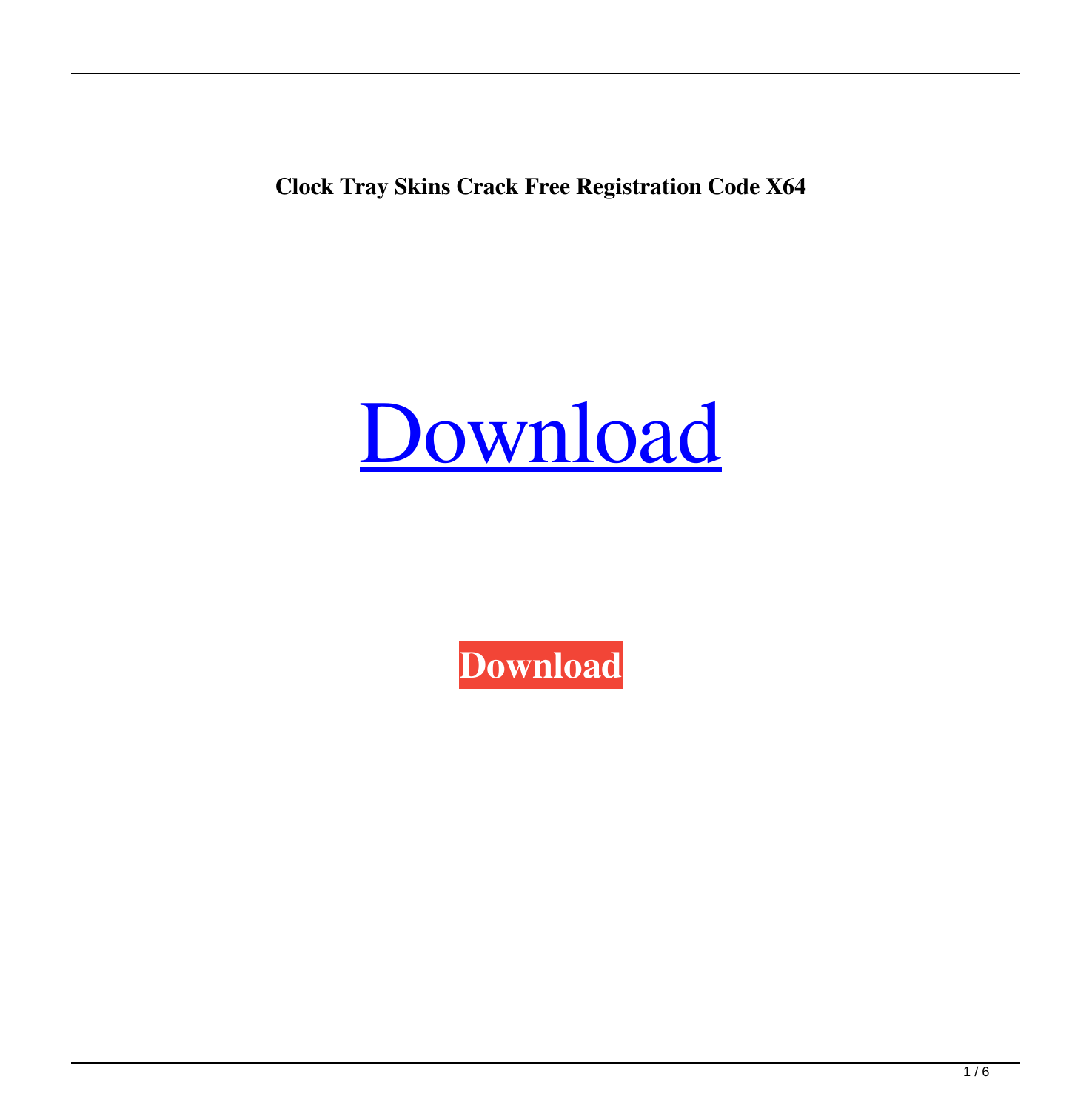### **Clock Tray Skins Crack With Registration Code X64**

Here you will find an application that is designed to enhance the desktop display and add a small clock to it. Clock Tray Skins allows you to apply skins to the clock, calendar and taskbar, as well as specify the time format. Add alarm clock, display clock, date, alarm clock and taskbar skins to your computer. Change the clock font and size, and add clock, date and taskbar frames. Additional system and error checkers: - Check updates in your registry - Repair error messages, optimize files and repair broken links - Check file and folder integrity - Uninstall/reinstall software - Detect possible security threats - Optimize Windows and Internet Explorer performance - Optimize system performance - Optimize startup - Schedule regular system maintenance - Scan for registry errors - Scan for viruses - Scan for browser cookies and other internet artifacts - Schedule maintenance of Windows and Internet Explorer - Protect against infection with a scan for spyware, adware and potentially unwanted programs - Optimize performance of Windows and Internet Explorer - Repair system files - Optimize your computer - Delete unnecessary files - Optimize system performance - Set up your Internet Explorer - Optimize system performance - Defragment files - Uninstall/reinstall software - Repair broken links - Uninstall/reinstall windows - Uninstall/reinstall programs - Optimize your computer - Improve system performance - Optimize system performance - Optimize system performance - Optimize system performance - Update Windows - Optimize system performance - Optimize system performance - Optimize system performance - Optimize system performance - Optimize system performance - Optimize system performance - Optimize system performance - Optimize system performance - Optimize system performance - Optimize system performance - Optimize system performance - Optimize system performance - Optimize system performance - Optimize system performance - Optimize system performance - Optimize system performance - Optimize system performance - Optimize system performance - Optimize system performance - Optimize system performance - Optimize system performance - Optimize system performance - Optimize system performance - Optimize system performance - Optimize system performance - Optimize system performance - Optimize system performance - Optimize system performance - Optimize system performance - Optimize system performance - Optimize system performance - Optimize

### **Clock Tray Skins For Windows [2022-Latest]**

We have all been there. We lose our password. We are locked out of our computer. We can't login. We lost our mouse. We need to do something on the keyboard. We need to copy and paste something. We have no mouse. Sometimes you have no mouse, no keyboard and no time to boot into Windows, so you need a macro that will perform a series of functions in a specific order. KeyMacro is a single script that contains all of your needed keyboard macros and functions. With this tool, you can have control over all of your keystrokes. KeyMacro is a three-part application. First, you will create a keyboard macro. Then you will add the macro to the KeyMacro Control panel. Finally, you can use the application to run all of the macros from the Control panel. Although the program does have a neat Control panel, there is a large screen that contains all of your macros. There are many sections on this screen. If you are familiar with macros, you will be able to quickly navigate through the Macro Manager section. Once you have created the macro, you will need to add it to the Control panel. To do this, navigate to the Application section of the Control panel. In the drop-down menu, choose KeyMacro Manager. In the KeyMacro Control panel, you will see all of the macros you have created. If you want to use a macro with your keyboard in a specific order, you can run it with the KeyMacro program. To do this, you will need to start the program and then select the macro you wish to run. In the window that opens,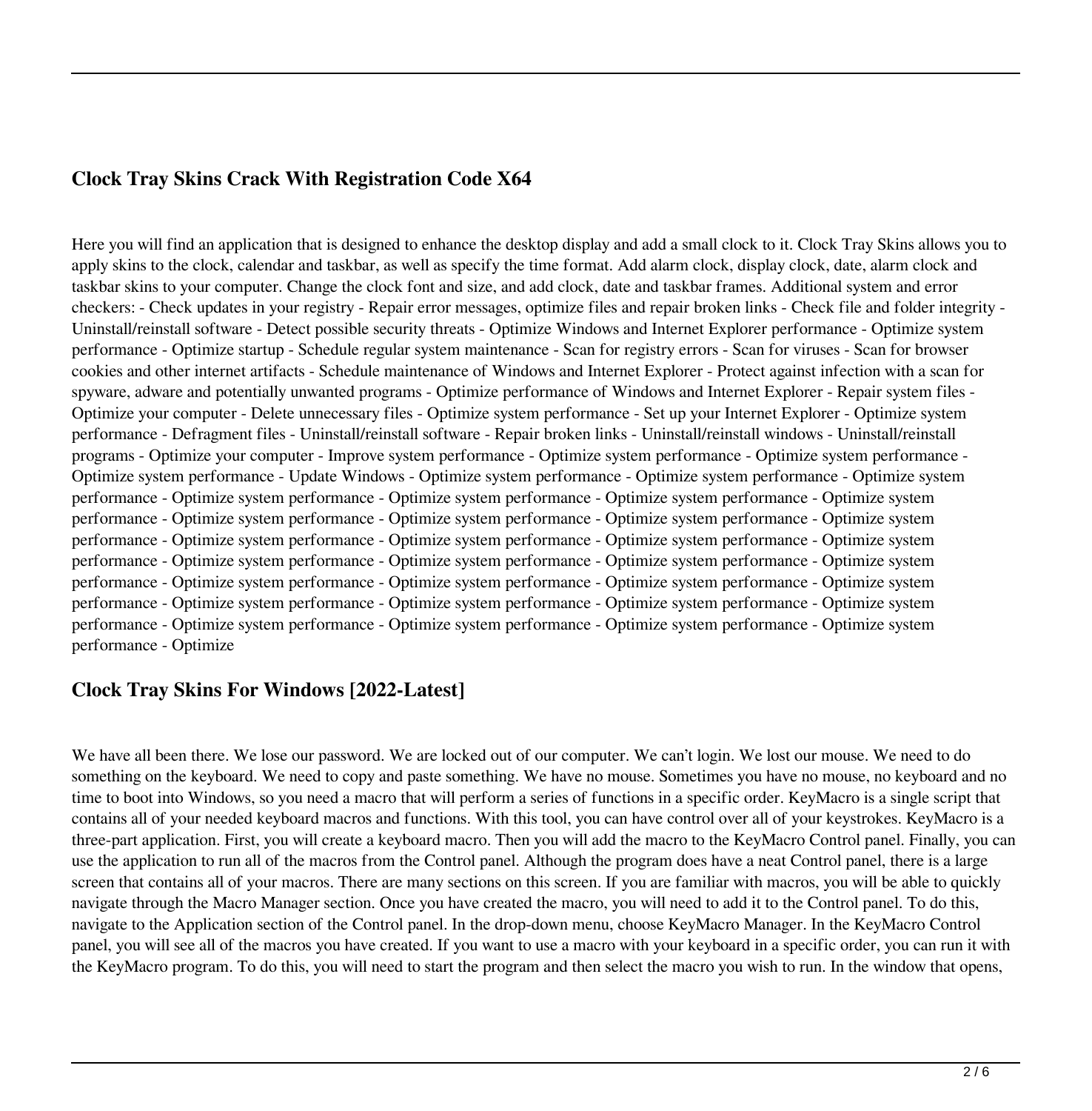you will see a progress bar that is showing you how your macro is performing. As your macro runs, you will see text displaying on the screen. You can change the color, size and type of text that appears. You can also select different buttons to appear on the screen. If you have ever used a macro in any other application, then you will find this process to be very simple and easy to use. Because the process is so simple, it can also be used with an iPhone, iPad or iPod Touch. In this case, the screen can be controlled using a mouse. When you are done, you can either save the macro or save it to your computer. If you save it to your computer, you can add other keystrokes to the macro. You can also add a shortcut to the keystroke you 77a5ca646e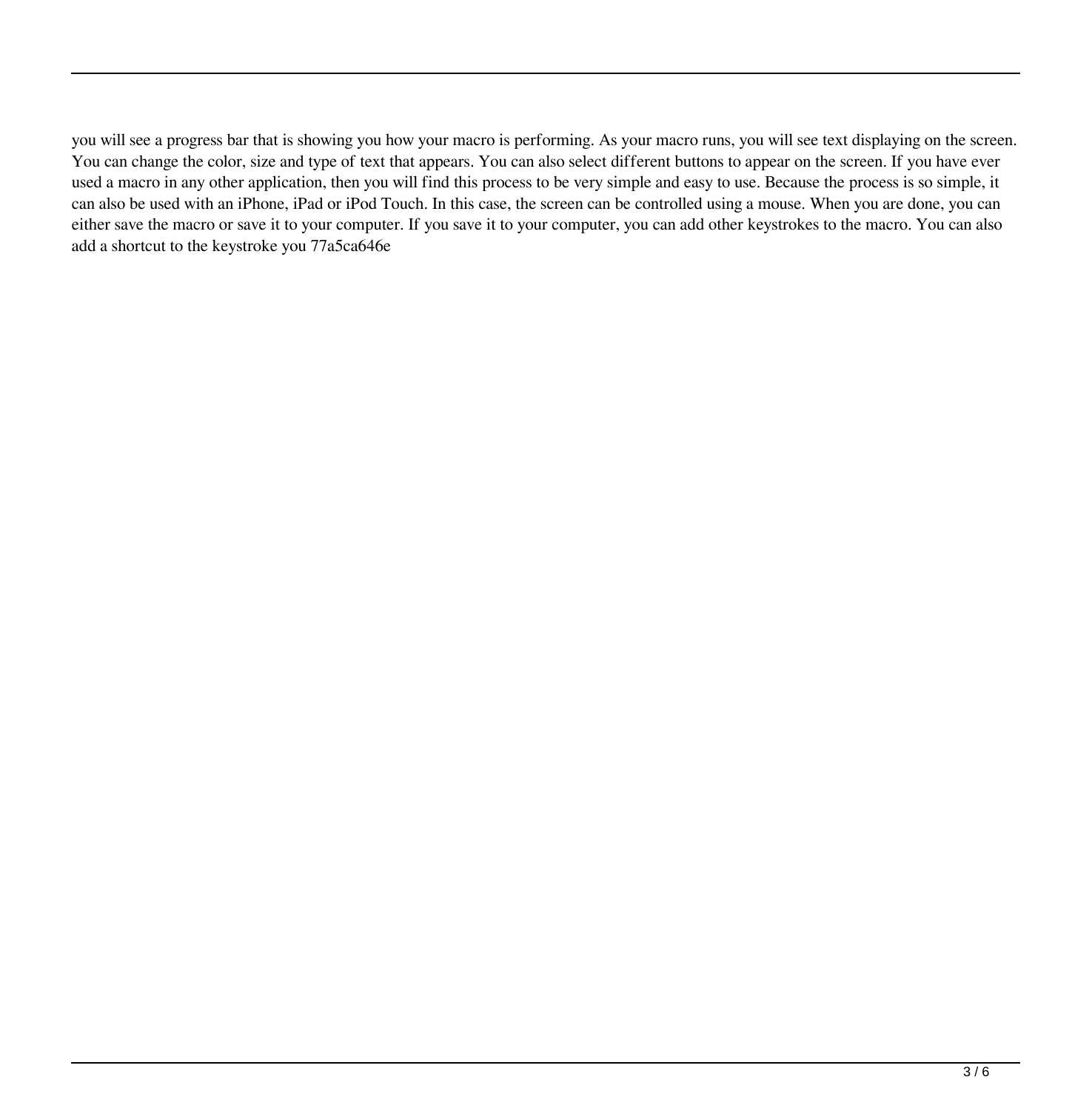# **Clock Tray Skins Keygen For (LifeTime) Download**

Welcome to the world of tools for simple life. SimplyTime is an application that can help you control the way time looks on your computer. SimplyTime is a really small application that has many features. It can be used for the following purposes: 1. Change the date and time to be displayed on your computer. 2. Display the date and time in various formats. 3. Displays the time in a different way. 4. Displays the date and time in a different way. SimplyTime can be used in many ways. First, you can use the time to display on the desktop. SimplyTime is an useful application to be used by day and date. Just like the time in the Microsoft Windows. If you have a desktop computer or you are the person who is always using your computer to be displayed on the desktop, the SimplyTime can be used. Second, you can use the SimplyTime to display the time on the taskbar, which can be useful for the time when you are needed to perform the task on your computer. Third, you can use the SimplyTime to display the time on the background of your desktop computer. If you want to keep the clock on your desktop computer for a long time, you can display the SimplyTime on your desktop computer. And also, you can use SimplyTime to display the time on the desktop of your mobile device. If you are used to have the time on the mobile phone, then you can use the SimplyTime to have the time on your computer. But, you cannot use the SimplyTime to display the time on your mobile phone because the SimplyTime is not for mobile phone. Fourth, you can use the SimplyTime to display the time of the computer as the computer up-time and memory usage. If you want to know how much the memory is used on your computer, you can use the SimplyTime to display the time on the computer. And also, you can use the SimplyTime to display the time to display the computer up-time. Description: If you would like to fix PC problems, You may not know which one is critical or not. Enter: PC Wizard Pro, and PC Wizard Pro can help you fix a variety of errors related to your computer. What's more, you can use it directly via your web browser, and find out the real problem and fix it. Let's begin: Step 1. Enter the Internet browser. PC Wizard Pro recommends Firefox, Chrome, IE or Opera.

#### **What's New in the Clock Tray Skins?**

Clock Tray Skins is a utility that makes it easy to customize the computer clock or calendar. The program can add various skins to the Windows desktop or clock tray. What's New: - Version 2.4.2 (January 31, 2012): - Fixed the little bug that caused the window to get stuck when typing on Windows 8. - Fixed a crash on startup when running on Windows 8. - Minor changes and improvements. Key Features: -Simple skin management with a few clicks. - Hundreds of skins with adjustable colors, borders, size, and clock face. - Automatically change the default program start-up file. - Automatically change the default browser. - Support for multiple tasks and alarms. - Mute or play sound when an alarm goes off. - Automatically change the system up-time and memory usage. - Quickly open any executable file. - Get the clock to work like a real clock (with the time displayed in the correct place, with seconds) or as a digital clock. - Supports both American and European format dates. - Hundreds of skins with adjustable colors, borders, size, and clock face. - Automatically change the default program start-up file. - Automatically change the default browser. - Support for multiple tasks and alarms. - Mute or play sound when an alarm goes off. - Automatically change the system up-time and memory usage. - Quickly open any executable file. - Send this description to a friend | Help Description: This free app makes it easy to add new skins to your Windows desktop. The default skin is stored inside the system directory, and can be used at any time. The skins can be saved to the user's folder, allowing you to switch back and forth between them. When the application is started, you are prompted to select the skins that you would like to use. If you want to add a new skin, you can browse through the skins that are installed by the application. You can also load an existing skin from the user's folder. A basic skin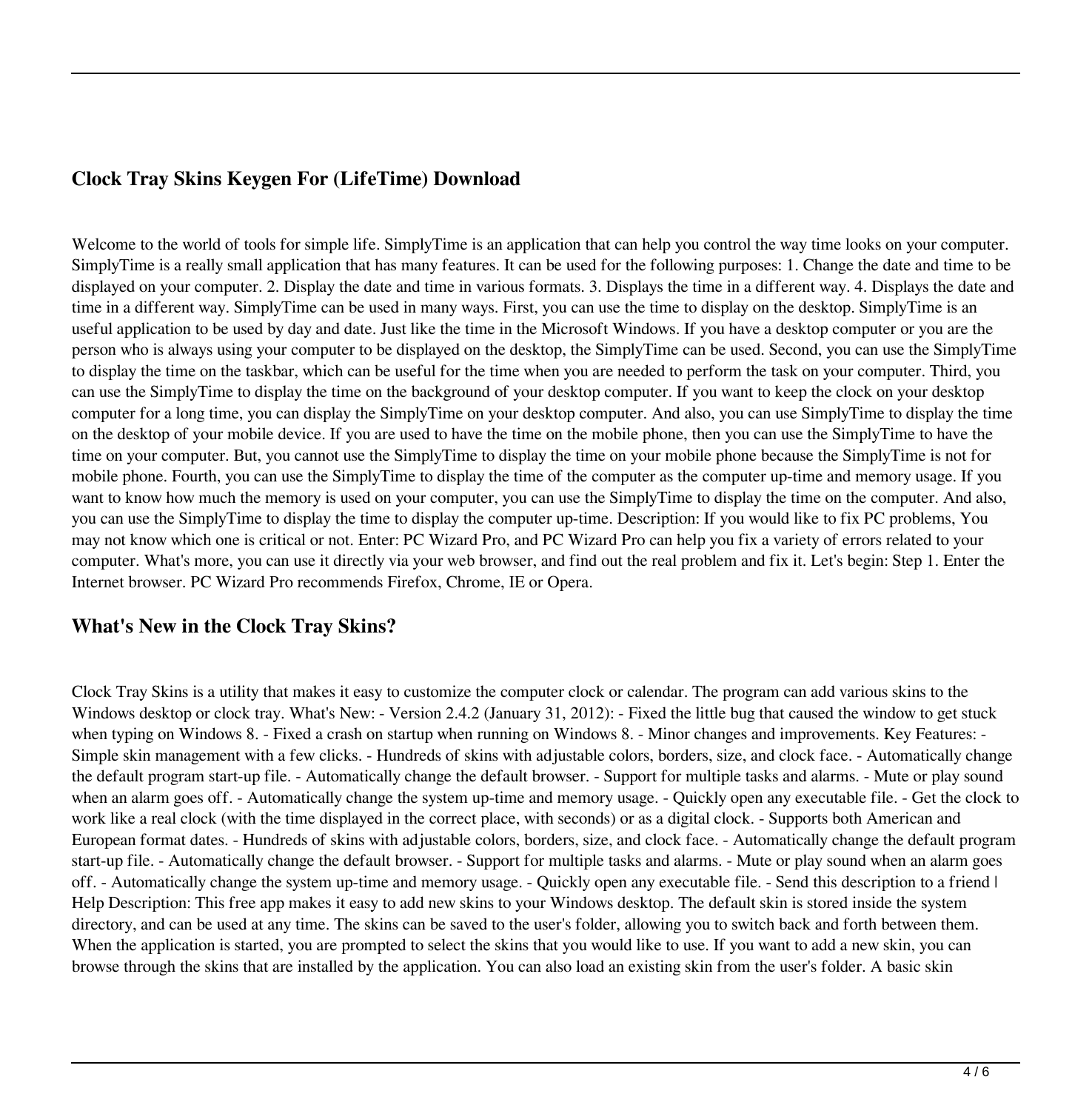management window displays all the skins, their locations, and a few details about the skins. You can choose to save the skins to the user's folder, or the default folder. All the skins are easily changeable. Each skin has an easy-to-read control panel. The control panel gives access to the skin name, background color, color scheme, size, and several other properties. Each skin is also saved with all of its default settings. The skins can also be grouped into categories. The categories are available in the skin's control panel. The controls are self-explanatory and it is very easy to understand. The skin display is also customizable. You can add a frame